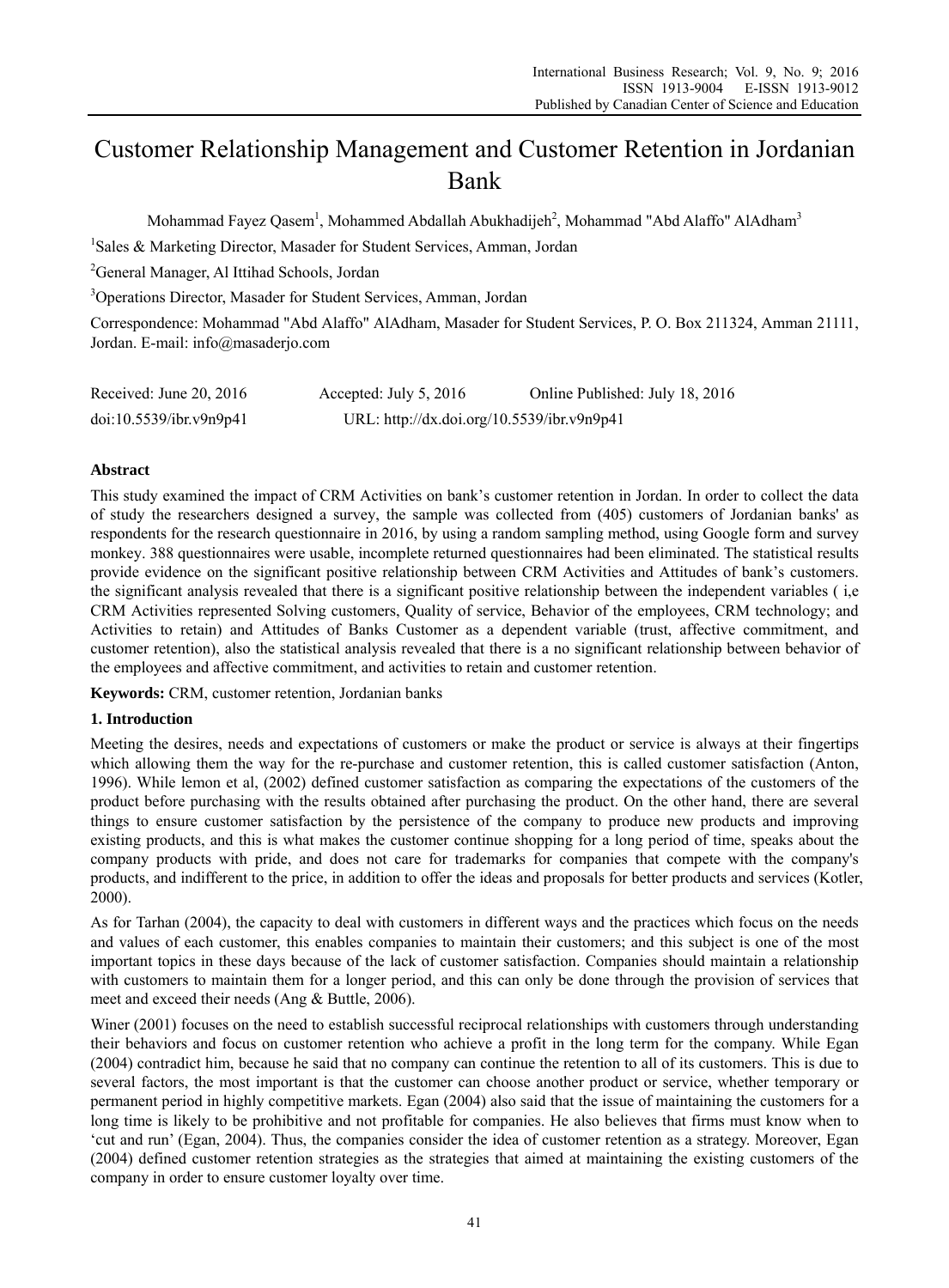# **2. Literature Review**

## *2.1 CRM*

In 1920s, the concept of "Relationship Marketing'' has emerged, in the late of 1990s, it has begun attention to the concept of '' Customer Relationship Management'' (CRM) clearly among academics and partitions. The last name has focused on different vital sides, especially on the importance of having a direct relationship between the clients and the markets, in addition to maintaining the current customers, and the most important is to build strong relationships in the long term with customers instead of dealing with them only in order to achieve the profitability of the company in the light of the growing economy nowadays (Ismail & et. al., 2007, Jayachandran & et. al., 2015). So that, the organization drew attention to manage customer relationship management and investment abundance in the necessary infrastructure with particular attention to the significant progress in the area of information technology (Ismail  $\&$  et al., 2007; Jayachandran & et. al., 2015). Therefore, Egan (2004) believed that the improvement of performance can be developed by focusing on the customer relationship management.

CRM is one of the most important objectives in at least 60% of the projects in the world. The great advances in technology was an important reason for the division of territories in the market, strengthen relationships with customers, and provide adequate information that will help in finding effective methods of dealing with customers. From the perspective of Ang & Buttle, (2006), CRM would be realization and understanding in terms of beneficiaries if they have flexibility in the use and implementation.

Researchers disagree in determining the definition of customer relationship management. This difference is caused by a difference of scientific information for each one of those researchers. The first definition was by Swift (2000), he defined CRM as a tool to realize the behavior of customers by the great communication with them to increase the effectiveness of performance that can be achieved only by attracting customers, retaining them and increasing loyalty and profitability to them. Based on the above, we can see that CRM definition is that the most successful way to understand the behavior of customers is the communication itself with the organization. As for Stone et al., (2011), the definition of CRM was gathering a lot of information about customers and keeping them in order to divide the territories, analysis and reuse. This definition of CRM focuses on gathering and keeping information. Another definition to this concept was the use of company's capacity in the area of research methodology and e-commerce technology for customer relationships management (Stone et al., (2011). Here we see that the definition depends on the skill of the use of technology in order to deal with customers. Moreover, the definition of Parvatiyar and Sheth (2012) showed that CRM is an integrated plan that can be used in order to collect customers, keep them and deal with them to achieve a great relationship between the company and the customer. In this plan, it should be combining the functions of marketing, sales, series of exposition and customer service in order to reach a better level of efficiency and effectiveness in the provision of added value for customers. CRM is also considered as a strategy aims to provide excellent value to customers by improving productivity, marketing and satisfaction.

#### *2.2 Customer Retention*

There are many researchers considered that CRM should utilize technology to achieve customers' satisfaction. For instance, Stone et al., 2011 defined the term CRM as the way to manage customer relationship by the use of research, technology, and e-commerce.

In addition, Feinberg & Kadam 2002 stressed on the importance of using technology such as online business and internet as tools in CRM. They proved their point of view by conducting a study on 42 different e-CRM features used by retailers. They found that there is a link between using the features of CRM in retailers' websites and the satisfaction of the customers.

Moreover, Azzam (2014) inspected the effect of CRM on consumer satisfaction in Jordanian banks. The study recommended that there is no statistical relationship between customer relationship management components and consumer satisfaction as a dependent variable. The statistical analysis uncovered that there is a significant relationship between (CRM components represented by service quality, employee's behavior, customer data base, solving customer problems, physical environment, and social network interaction) as independent variables and the dependent variable consumer satisfaction in the banking industry.

To get a deep understanding of the effect of customer loyalty programs on customer retention, the study of Ang & Buttle, (2006) was connected on Jordanian clients, exploring the effect of loyalty programs: (point system, tier system reward, charges an upfront fee for VIP benefits and nonmonetary programs), on (customer retention) using a survey. The results showed a significant impact of all loyalty programs on building and keeping up customer retention. The major impact was for Tier framework reward followed after by charge Up-front fee for VIP benefits, and after that point frame point system work, the weakest impact was for non-monetary programs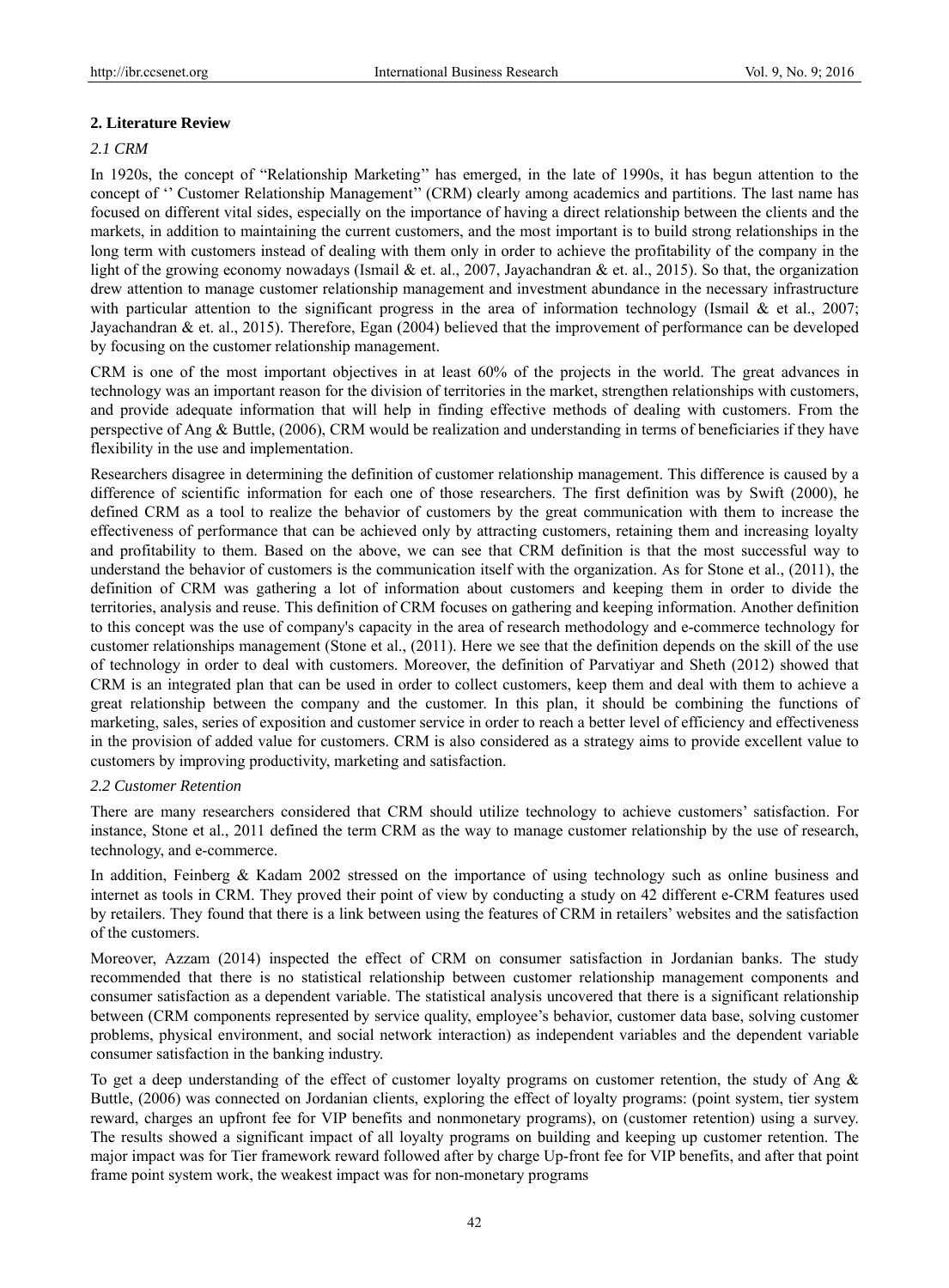## 3. Research Methodology

The current study is an exploratory management research. It tends to adopt an analytical methodology. In terms of the research methods applied in this study, a quantitative research approach has been adopted where a research randomly questionnaire has been specially designed for a purpose of data collection from the targeted population.

## 3.1 Research Method Design

The study questionnaire survey has basically two sections, the first section is used to gather demographic information of the respondents, while the other one is used to measure the constructs of the research model using a 5-point Likert scale. with options ranging from "very unimportant" to "very important" and "strongly disagree" to "strongly agree".

## 3.2 Hypotheses

According to previous studies the researchers developed the following hypotheses:

H1: Solving customer's problems and complaints is positively related to trust from the point of view of banks' customers.

H2: Quality of services is positively related to trust from the point of view of banks' customers.

H3: Behavior of the employees is positively related to customer retention from the point of view of banks' customers.

H4: Behavior of the employees is positively related to affective commitment from the point of view of banks' customers.

H5: CRM technology is positively related to customer retention from the point of view of banks' customers.

H6: CRM technology is positively related to trust from the point of view of banks' customers.

H7: Activities to retain customers is positively related to customer retention from the point of view of banks' customers.

H8: Activities to retain customers is positively related to affective commitment from the point of view of banks' customers.

## 3.3 Research Population and Sample

The study was conducted in 2016 using the means of questionnaires. The questionnaire was drafted and then reviewed by research supervisors for refinement. The questionnaires were distributed randomly among Jordanian banks customers by using Google form. A total of 405 responses have been received, of which 388 are usable, incomplete returned questionnaires customers have been eliminated.

#### 34 Research Model



Figure 1. Model of the study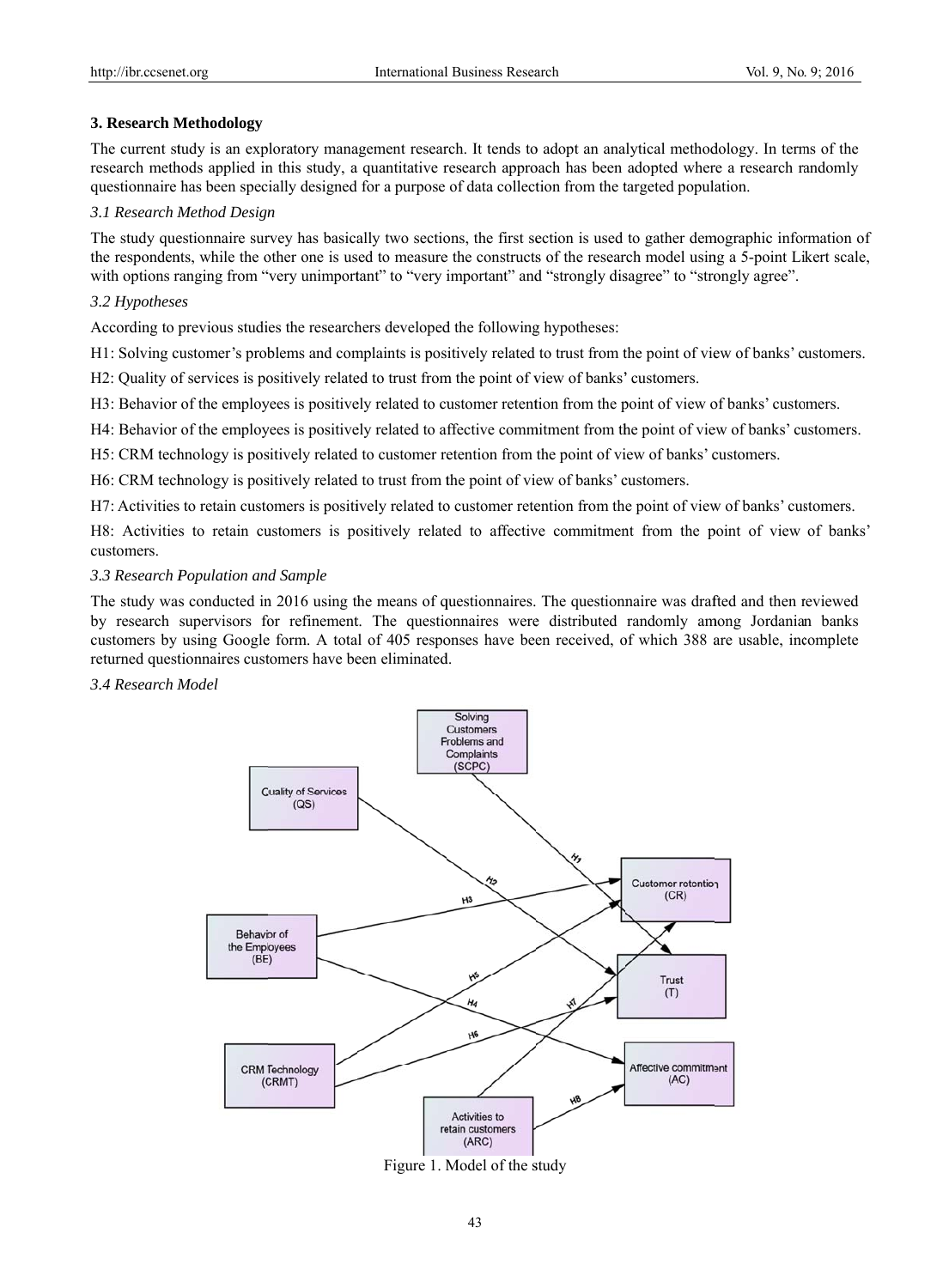#### *3.5 Data Analysis Methods*

After the data collection and research based on Structural Equation analysis, it was thoroughly analyzed by researchers in order to elicit the results using the statistical analysis (SPSS 22 Amos).

#### **4. Results and Discussion**

After the data collecting and for research based on Statistics techniques used in the preceding chapter, the researchers has analyzed these data that was collected to elicit the results of The Effect of CRM on Customer retention. This Chapter includes two main parts; the first part is concerned with the methodology. The second one is concerned with data analysis and results, including four main aspects; the first of which is concerned with the research tool reliability testing. The second one is concerned with the descriptive analysis. The third aspect is a further assurance for validation of data. As for the fourth one, it represents testing the research hypotheses using Structural Equation analysis.

## *4.1 Research Tool Reliability Testing*

To obtain the necessary data for this research, the researchers have designed a questionnaire using it as a tool for the research, in order to be answered by the customers of Jordanian banks.

The questionnaire consisted of two sections as shown in Table 1.

Table 1. Research Tool Components

| First Section: Demographical Information:        | Genders, Age, Degree, and Do you have bank account?<br>How frequently you do transaction on your bank |  |  |  |
|--------------------------------------------------|-------------------------------------------------------------------------------------------------------|--|--|--|
|                                                  | account?                                                                                              |  |  |  |
| Second Section: CRM on Customer retention        |                                                                                                       |  |  |  |
| Solving Customers Problems and Complaints (SCPC) | 4 Questions                                                                                           |  |  |  |
| Quality of Services (QS)                         | 4 Ouestions                                                                                           |  |  |  |
| Behavior of the Employees (BE)                   | 4 Ouestions                                                                                           |  |  |  |
| Customer retention (CR)                          | 5 Ouestions                                                                                           |  |  |  |
| Trust $(T)$                                      | 4 Ouestions                                                                                           |  |  |  |
| CRM Technology(CRMT)                             | 5 Ouestions                                                                                           |  |  |  |
| Activities to retain customers (ARC)             | 4 Ouestions                                                                                           |  |  |  |
| Affective commitment (AC)                        | 4 Ouestions                                                                                           |  |  |  |

One of the most essential elements should be taken into consideration when preparing a questionnaire is testing it and making sure it has the reliability element, by which we mean the stability of the scale and that it does not contradict itself. In other words, it has to give the same results if it is re-applied to the same sample. To conduct reliability test for the questionnaire questions, the researchers has used the internal consistency equation by using the Cronbach's Alpha coefficient whose value reached as follows:

# Table 2. Study Tool Testing

| Item                                             | Cronbach's<br>Coefficient | Alpha<br>Sum of questions |
|--------------------------------------------------|---------------------------|---------------------------|
| Solving Customers Problems and Complaints (SCPC) | 0.87                      |                           |
| Quality of Services (QS)                         | 0.86                      |                           |
| Behavior of the Employees (BE)                   | 0.86                      |                           |
| Customer retention (CR)                          | 0.82                      |                           |
| Trust $(T)$                                      | 0.90                      |                           |
| CRM Technology (CRMT)                            | 0.82                      |                           |
| Activities to retain customers (ARC)             | 0.80                      |                           |
| Affective commitment (AC)                        | 0.81                      |                           |
| All Variables                                    | 0.841                     | 34                        |

As given in Table 2, it is noted that Cronbach's Alpha coefficient ratios indicate there is a high degree of reliability for all of the questionnaire questions, where alpha coefficient was statistically acceptable for the whole components of the questionnaire since all of the variables ratios were higher than (60%) (Aladham et al., 2015), in which the questionnaire had, as a whole, a reliability degree of 0.841.

#### *4.2 Descriptive Analysis*

The researcher has distributed 405 questionnaires on the research sample; (17) were excluded due to the lack of seriousness from respondents when filling out the sections of questionnaire. Thus, the final sample of the research is represented by (388) questionnaires. Table 3 illustrates the demographic distribution of the research sample.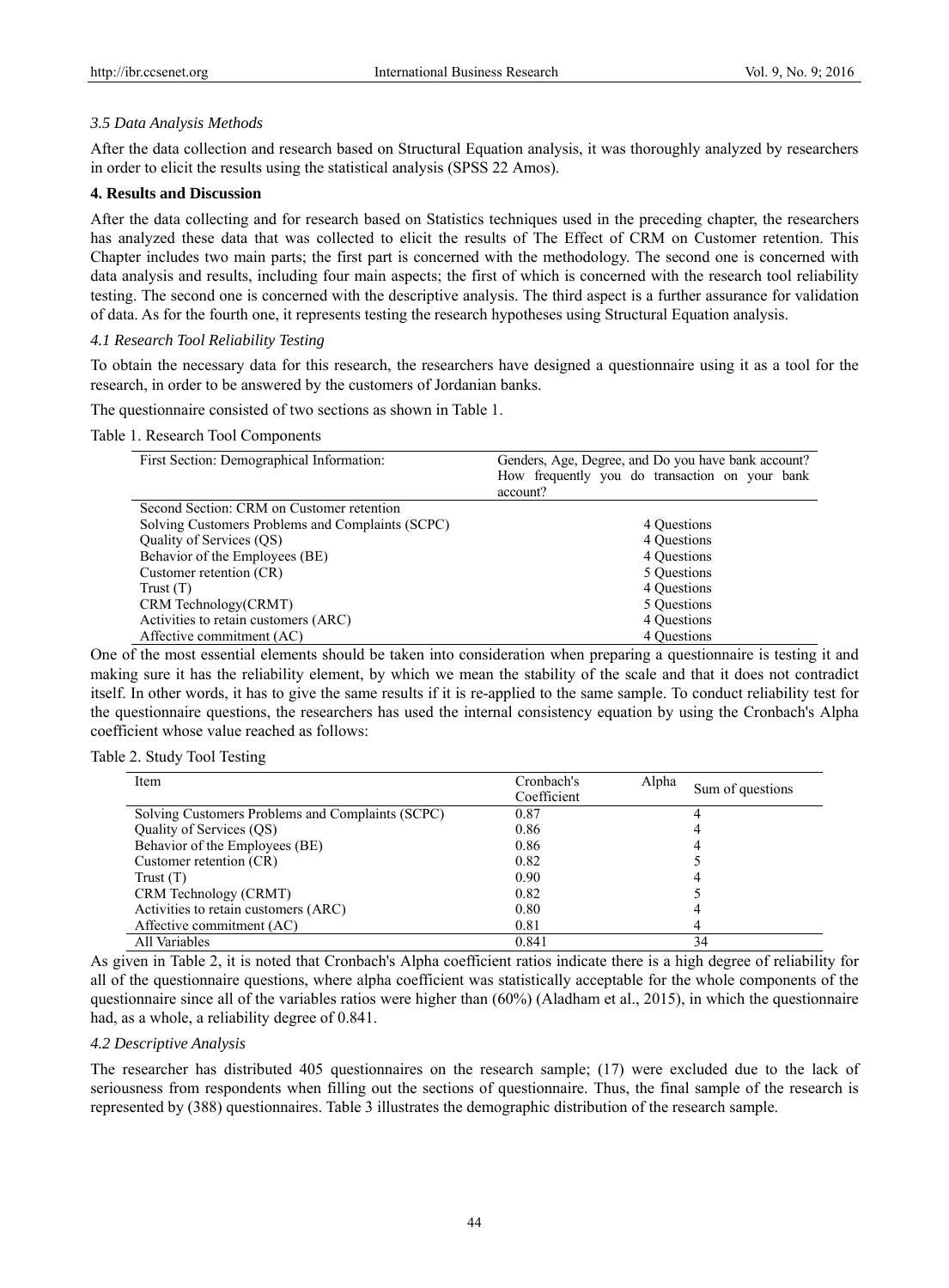| Genders                   |     |      |  |
|---------------------------|-----|------|--|
| Male                      | 148 | 38%  |  |
| Female                    | 240 | 62%  |  |
| Age                       |     |      |  |
| From 18-24                | 103 | 27%  |  |
| From 25-29                | 146 | 38%  |  |
| From 30-34                | 87  | 22%  |  |
| Above 35                  | 52  | 13%  |  |
| Degree                    |     |      |  |
| Diploma                   | 44  | 11%  |  |
| Bachelor                  | 243 | 63%  |  |
| <b>Masters</b>            | 61  | 16%  |  |
| Doctorate                 | 40  | 10%  |  |
| Do you have bank account? |     |      |  |
| Yes                       | 347 | 89%  |  |
| No                        | 41  | 11%  |  |
| Sum                       | 388 | 100% |  |

#### Table 3. Sample Characteristics (N=388)

Sample Characteristics is shown in Table 3. As reported, most of the respondents (35%) are greater than 30 years, most of them (89%) have a Bachelor degree.

Table 4 views the descriptive analysis for the answers of the questions which are related to the variables of the study. It is notable from table 4 That the lowest variable in terms of the answers average is "CRM Technology", whilst the highest one is "Solving Customers Problems and Complaints" It is also clear from the table that the average of most of the answers is ranging between agree and mostly agree.

Table 4. Descriptive Analysis of the study Variables

| Item                                              | Mean | Result                | S - Deviation |
|---------------------------------------------------|------|-----------------------|---------------|
| Solving Customers Problems and Complaints (SCPC)  | 4.24 | Very important        |               |
|                                                   | 4.23 |                       | 0.315         |
|                                                   | 4.16 |                       | 0.698         |
|                                                   | 4.32 |                       | 0.507         |
| Q1<br>Q2<br>Q3<br>Q4                              | 4.25 |                       | 0.431         |
| Quality of Services (QS)                          | 4.10 | Agree                 |               |
|                                                   | 3.94 |                       | 0.571         |
|                                                   | 4.03 |                       | 0.619         |
|                                                   | 4.35 |                       | 0.599         |
| Q1<br>Q2<br>Q3<br>Q4                              | 4.09 |                       | 0.583         |
| Behavior of the Employees (BE)                    | 3.78 | Agree                 |               |
|                                                   | 3.43 |                       | 0.756         |
|                                                   | 4.07 |                       | 0.641         |
|                                                   | 3.90 |                       | 0.613         |
| Q1<br>Q2<br>Q3<br>Q4                              | 3.71 |                       | 0.676         |
| Customer retention (CR)                           | 4.23 | <b>Strongly Agree</b> |               |
|                                                   | 4.22 |                       | 0.765         |
|                                                   | 4.26 |                       | 0.639         |
|                                                   | 4.31 |                       | 0.520         |
|                                                   | 4.12 |                       | 0.592         |
|                                                   | 4.29 |                       | 0.322         |
| $Q1$<br>$Q2$<br>$Q3$<br>$Q4$<br>$Q5$<br>Trust (T) | 4.07 | <b>Strongly Agree</b> |               |
|                                                   | 4.14 |                       | 0.533         |
|                                                   | 4.04 |                       | 0.563         |
|                                                   | 3.97 |                       | 0.573         |
| $Q1$<br>$Q2$<br>$Q3$<br>$Q4$                      | 4.16 |                       | 0.596         |
| CRM Technology (CRMT)                             | 3.46 | Agree                 |               |
|                                                   | 3.51 |                       | 0.538         |
|                                                   | 1.66 |                       | 0.431         |
|                                                   | 4.02 |                       | 0.617         |
|                                                   | 3.76 |                       | 0.701         |
| Q1<br>Q2<br>Q3<br>Q4<br>Q5                        | 4.34 |                       | 0.746         |
| Activities to retain customers (ARC)              | 4.23 | <b>Strongly Agree</b> |               |
|                                                   | 4.26 |                       | 0.638         |
|                                                   | 4.31 |                       | 0.521         |
|                                                   | 4.12 |                       | 0.582         |
| $Q1$<br>$Q2$<br>$Q3$<br>$Q4$                      | 4.29 |                       | 0.323         |
| Affective commitment (AC)                         | 4.23 | <b>Strongly Agree</b> |               |
|                                                   | 4.24 |                       | 0.312         |
|                                                   | 4.15 |                       | 0.696         |
|                                                   | 4.36 |                       | 0.503         |
| Q1<br>Q2<br>Q3<br>Q4                              | 4.19 |                       | 0.436         |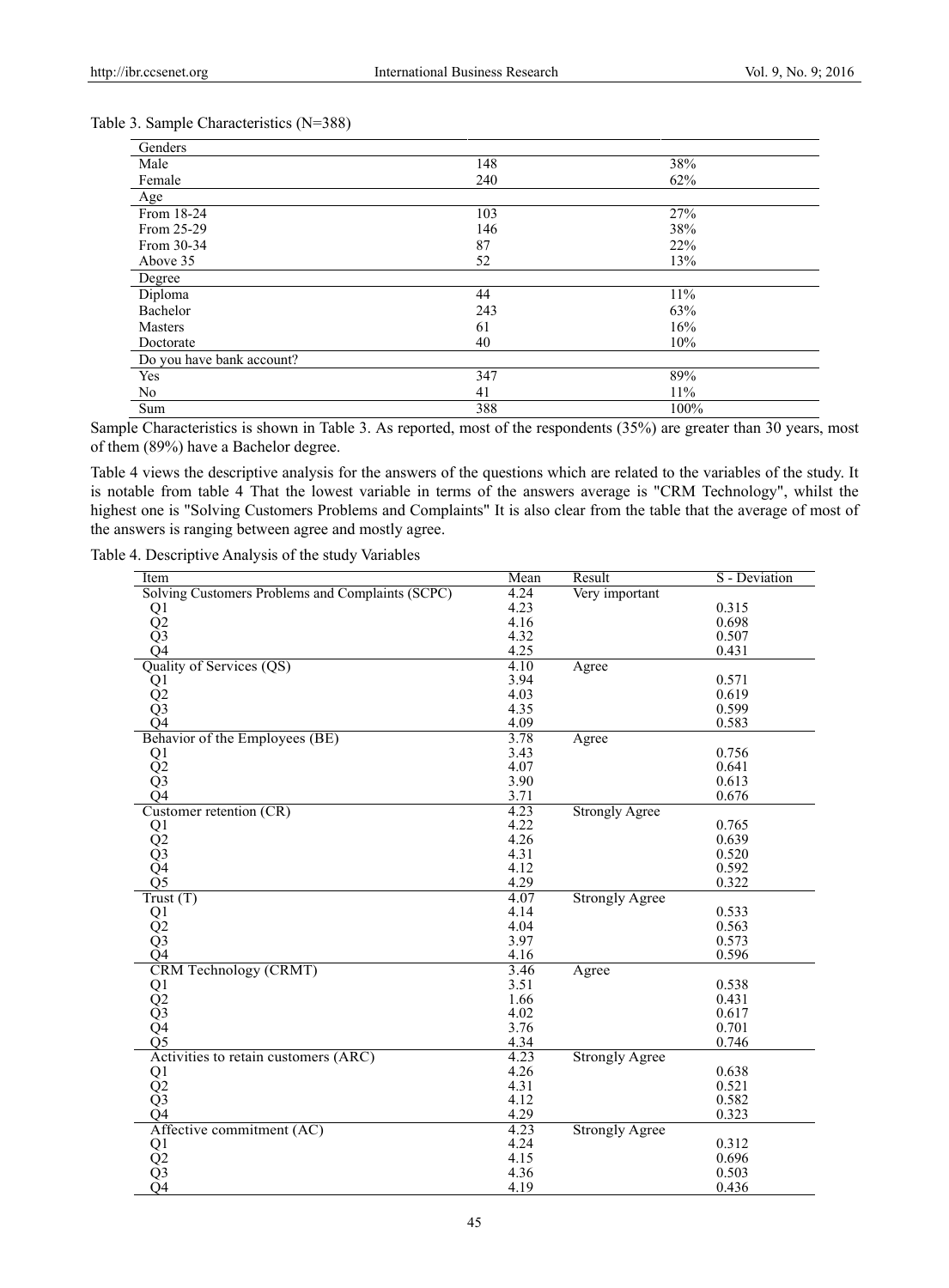## *4.3 Validation*

The proposed model was evaluated using Path model (Structural Equation analysis) which consists of measurement model and structural model assessment. The measurement model represents how measured variables come together to represent constructs while structural model shows how constructs are associated with each other (Hair et al., 2006). SPSS AMOS 16.0 was the statistical software used in the study.

Table 5 shows various fit indices. We do not use  $\chi^2$  statistics because of its high sensitivity to number of sample size (Hong et al., 2003; Levesque et al., 2004). Instead we used the ratio of  $\gamma$ 2 and degree of freedom and obtained the value of 2.181 which is within the value of 3.00 recommended by Hayduk (1987). Moreover, in order to test fitness of model, Comparative Fit Index (CFI) is used. The range of this value is from 0.00 to 1.00. In general, a reasonable model represents the value of CFI which is larger than 0.90 Bentler, (1990). While we obtained the value of 0.921 for CFI which is bigger than the value of 0.90 recommended, we admitted that our constructs are usable. On the other hand, the value of Root Mean Square Error of Approximation (RMSEA) is 0.039 which is within 0.05 recommended by Hu and Bentler (1999). The value of (GFI) is 0.907 which is larger than 0.8 recommended by Bagozzi and Yi, (1988).The value of (AGFI) is 0.834 which is larger than 0.8 recommended by Hu and Bentler (1999). The value of (NFI) is 0.946 which is larger than 0.9 recommended by Bentler (1990). For this reason, we conclude that our model fitness is reasonable and usable to explain the relationship between CRM elements and customer retention.

Table 5. Fitness of measurement model (N=388)

| Fit Index    | Recommended Value | Structural Model |
|--------------|-------------------|------------------|
| DF           | $\leq$ 3          | 2.181            |
| <b>GFI</b>   | > 0.8             | 0.907            |
| <b>AGFI</b>  | > 0.8             | 0.834            |
| <b>NFI</b>   | > 0.9             | 0.946            |
| <b>CFI</b>   | > 0.9             | 0.921            |
| <b>RMSEA</b> | ${}_{0.05}$       | 0.039            |

Moreover, we tested convergent validity as shown in Table 6. Firstly, all of factor loadings are larger than the value of 0.50 recommended by Hair et al. (1998). Secondly, the values of average variance extracted (AVE) for each construct are larger than 0.50. Thirdly, the composite reliability (CR) is higher than 0.7 (Alsheikh et al., 2016). Thus, we could conclude that our constructs had the convergent validity.

| Item | Factor                                                                                        | Variance<br>Average                                                                                                                                                                                                                                                            | Construct                                                                               | Cronbach's                                                                               |
|------|-----------------------------------------------------------------------------------------------|--------------------------------------------------------------------------------------------------------------------------------------------------------------------------------------------------------------------------------------------------------------------------------|-----------------------------------------------------------------------------------------|------------------------------------------------------------------------------------------|
|      |                                                                                               |                                                                                                                                                                                                                                                                                |                                                                                         | Alpha                                                                                    |
|      |                                                                                               |                                                                                                                                                                                                                                                                                |                                                                                         | 0.87                                                                                     |
|      |                                                                                               |                                                                                                                                                                                                                                                                                |                                                                                         |                                                                                          |
|      |                                                                                               |                                                                                                                                                                                                                                                                                |                                                                                         |                                                                                          |
|      |                                                                                               |                                                                                                                                                                                                                                                                                |                                                                                         |                                                                                          |
|      |                                                                                               |                                                                                                                                                                                                                                                                                |                                                                                         | 0.86                                                                                     |
|      |                                                                                               |                                                                                                                                                                                                                                                                                |                                                                                         |                                                                                          |
|      |                                                                                               |                                                                                                                                                                                                                                                                                |                                                                                         |                                                                                          |
|      |                                                                                               |                                                                                                                                                                                                                                                                                |                                                                                         | 0.86                                                                                     |
|      |                                                                                               |                                                                                                                                                                                                                                                                                |                                                                                         |                                                                                          |
|      |                                                                                               |                                                                                                                                                                                                                                                                                |                                                                                         |                                                                                          |
| 74   |                                                                                               |                                                                                                                                                                                                                                                                                |                                                                                         |                                                                                          |
|      |                                                                                               |                                                                                                                                                                                                                                                                                |                                                                                         | 0.82                                                                                     |
|      | 0.87                                                                                          |                                                                                                                                                                                                                                                                                |                                                                                         |                                                                                          |
| )3   | 0.81                                                                                          |                                                                                                                                                                                                                                                                                |                                                                                         |                                                                                          |
| 74   |                                                                                               |                                                                                                                                                                                                                                                                                |                                                                                         |                                                                                          |
|      |                                                                                               |                                                                                                                                                                                                                                                                                |                                                                                         |                                                                                          |
|      |                                                                                               |                                                                                                                                                                                                                                                                                |                                                                                         | $\overline{0.90}$                                                                        |
|      |                                                                                               |                                                                                                                                                                                                                                                                                |                                                                                         |                                                                                          |
|      |                                                                                               |                                                                                                                                                                                                                                                                                |                                                                                         |                                                                                          |
|      |                                                                                               |                                                                                                                                                                                                                                                                                |                                                                                         |                                                                                          |
|      |                                                                                               |                                                                                                                                                                                                                                                                                |                                                                                         | 0.82                                                                                     |
|      |                                                                                               |                                                                                                                                                                                                                                                                                |                                                                                         |                                                                                          |
|      |                                                                                               |                                                                                                                                                                                                                                                                                |                                                                                         |                                                                                          |
|      |                                                                                               |                                                                                                                                                                                                                                                                                |                                                                                         |                                                                                          |
|      |                                                                                               |                                                                                                                                                                                                                                                                                |                                                                                         |                                                                                          |
|      |                                                                                               |                                                                                                                                                                                                                                                                                |                                                                                         | $\overline{0.80}$                                                                        |
|      |                                                                                               |                                                                                                                                                                                                                                                                                |                                                                                         |                                                                                          |
|      |                                                                                               |                                                                                                                                                                                                                                                                                |                                                                                         |                                                                                          |
|      |                                                                                               |                                                                                                                                                                                                                                                                                |                                                                                         | 0.81                                                                                     |
|      |                                                                                               |                                                                                                                                                                                                                                                                                |                                                                                         |                                                                                          |
|      |                                                                                               |                                                                                                                                                                                                                                                                                |                                                                                         |                                                                                          |
|      |                                                                                               |                                                                                                                                                                                                                                                                                |                                                                                         |                                                                                          |
|      | )3<br>)4<br>)3<br>Ο4<br>ΩJ<br>)3<br>74<br>73<br>74<br>)5<br>)3<br>74<br>)3<br>$\overline{)4}$ | Loading<br>0.83<br>0.87<br>0.85<br>0.84<br>0.78<br>0.77<br>0.71<br>0.74<br>0.72<br>0.74<br>0.77<br>0.75<br>0.76<br>0.52<br>0.87<br>0.86<br>0.77<br>0.71<br>0.70<br>0.84<br>0.88<br>0.83<br>$\frac{0.75}{0.82}$<br>0.88<br>0.90<br>0.86<br>0.77<br>0.87<br>0.75<br>0.78<br>0.72 | Extracted (AVE)<br>0.693<br>0.689<br>0.680<br>0.613<br>0.767<br>0.696<br>0.675<br>0.530 | Reliability (CR)<br>0.870<br>0.867<br>0.864<br>0.825<br>0.907<br>0.820<br>0.805<br>0.770 |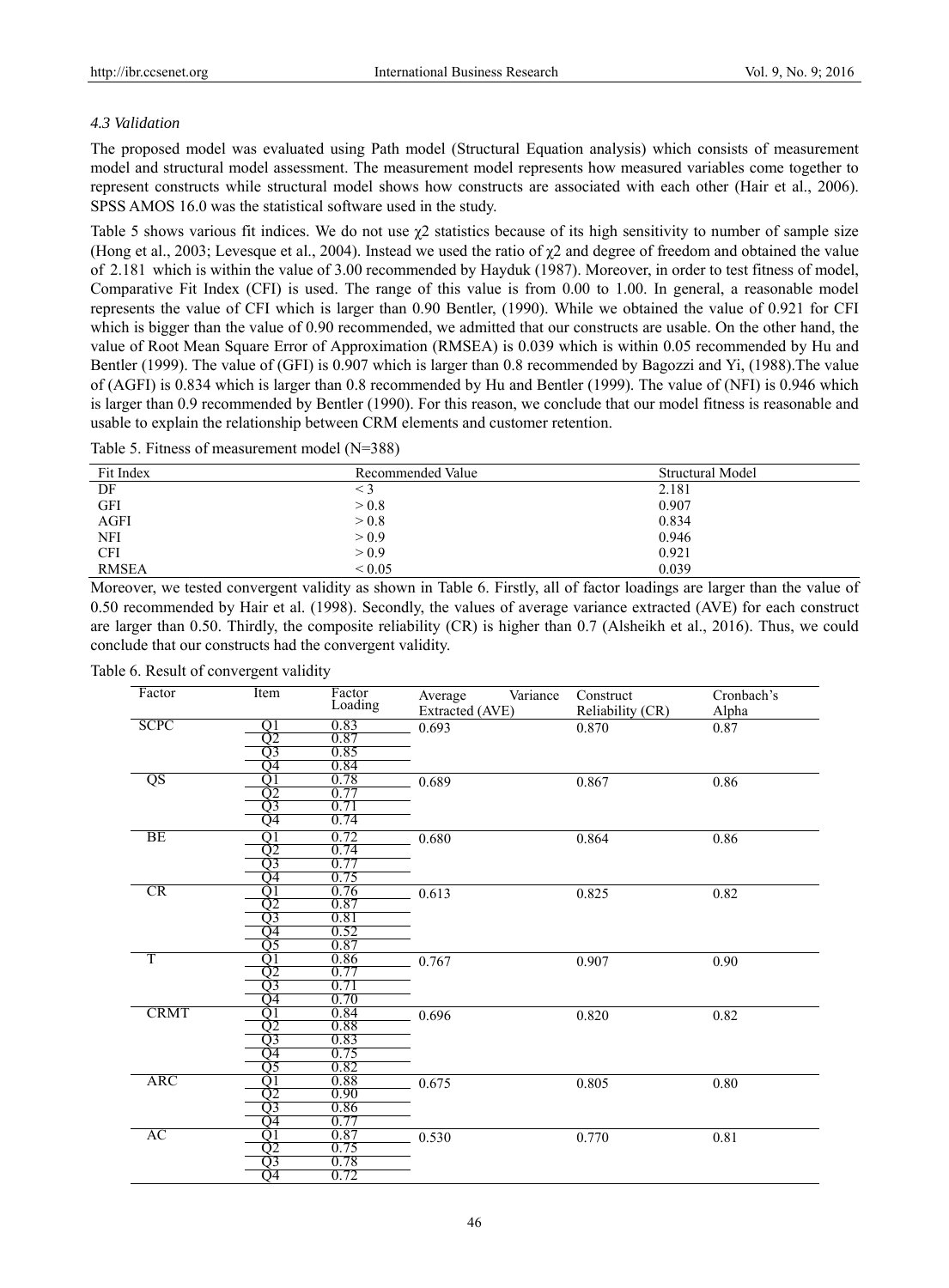We tested the discriminant validity by comparing the correlation coefficients of the construct and the square roots of average variance extracted for the construct Table 7. The correlation coefficients of the construct should be less than square roots of average variance extracted. Thus, our model in this study shows satisfactory discriminant validity.

Table 7. Result of discriminant validity

| Variable    | <b>SCPC</b> |      | BE   |      |      | CRMT | ARC  | AC   |
|-------------|-------------|------|------|------|------|------|------|------|
| <b>SCPC</b> | 0.83        |      |      |      |      |      |      |      |
| QS          | 0.49        | 0.83 |      |      |      |      |      |      |
| BE          | 0.32        | 0.49 | 0.82 |      |      |      |      |      |
| <b>CR</b>   | 0.36        | 0.53 | 0.53 | 0.78 |      |      |      |      |
|             | 0.20        | 0.33 | 0.23 | 0.26 | 0.87 |      |      |      |
| <b>CRMT</b> | 0.29        | 0.36 | 0.23 | 0.32 | 0.29 | 0.84 |      |      |
| <b>ARC</b>  | 0.40        | 0.61 | 0.43 | 0.45 | 0.13 | 0.34 | 0.82 |      |
| AC          | 0.23        | 0.35 | 0.19 | 0.23 | 0.16 | 0.27 | 0.33 | 0.73 |
|             |             |      |      |      |      |      |      |      |

Note: \* Diagonal value is the square roots of average variance extracted

4.4 Testing Hypothesis (Structural Model)



Figure 2. Result of research model (N=388)

Figure 2 shows the result of testing hypotheses, Note that three hypotheses, H1, H2, and H6 are positively significant to customer trust. Two hypotheses, H3 and H5 are positively significant to customer retention. One hypothesis, H8 is positively significant to affective commitment. While H4 have no significant relationship with affective commitment, H7 also have no significant relationship with customer retention. In H1 SCPC has a positive significant effect on T (path coefficients =  $0.61$ , p <  $0.0023$ ). H2 indicates that QS has positive significant effect on T, where path coefficients is 0.36 and p is 0.0036. in H3 BE also has a positive significant effect on CR (path coefficients = 0.16,  $p < 0.0001$ ). on other had H4 indicates that BE has no significant effect on AC. while H5 indicates that CRMT has positive significant effect on CR, where path coefficients is 0.37 and p is 0.0001. in H6 CRMT has positive significant effect on T, where path coefficients is 0.18 and p is 0.0001. H7 indicates that ARC has no significant effect on CR. while H8 indicates that ARC has positive significant effect on AC, where path coefficients is 0.28 and p is 0.0001.

# 5. Results & Conclusion

# 5.1 Summarized Results

1. Solving customers' problems and complains is positively related to trust.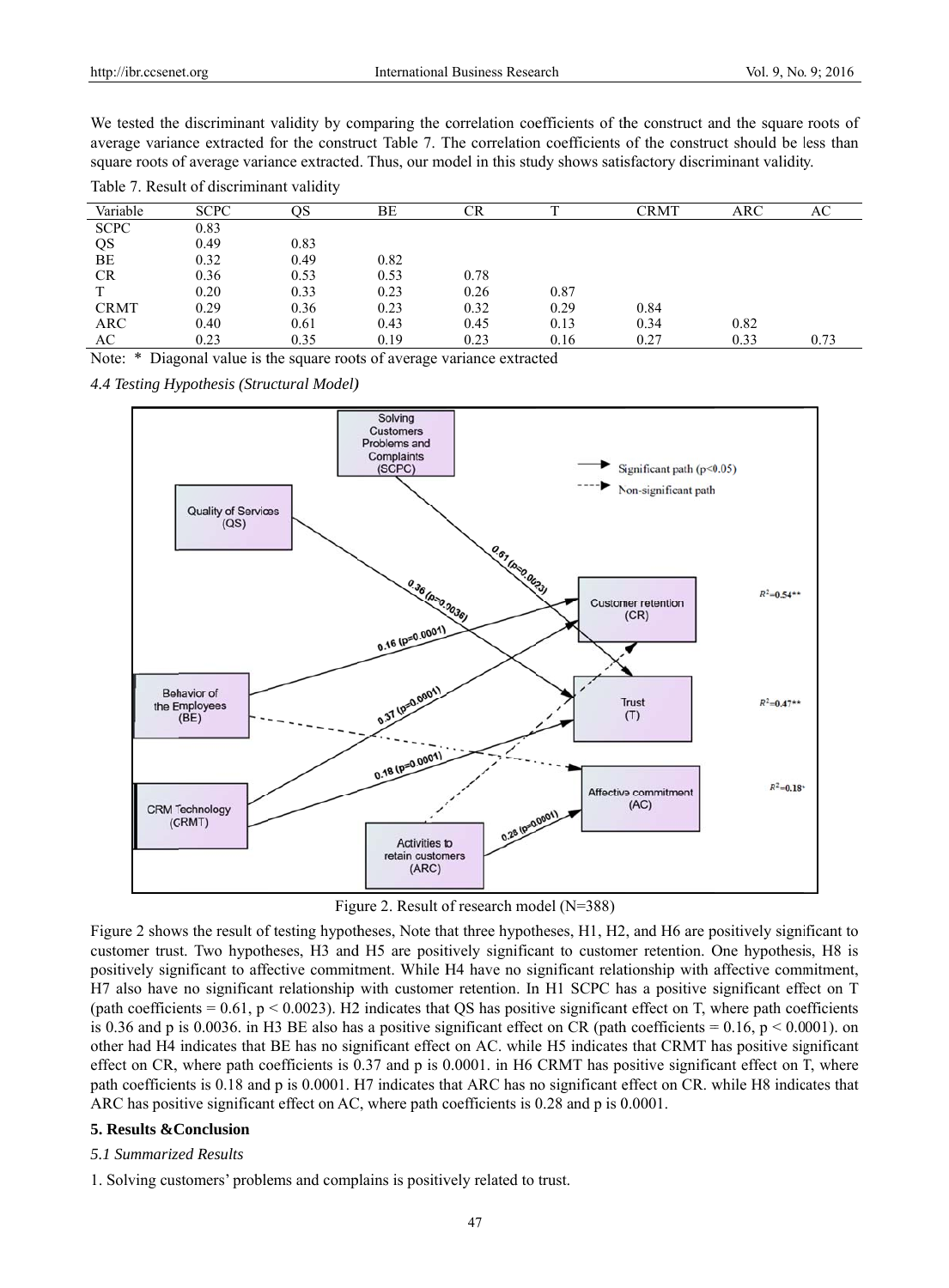- 2. Quality of service is positively related to trust.
- 3. Behavior of the employees is positively related with customer retention.
- 4. Behavior of the employees is not related with affective commitment.
- 5. CRM technology is positively related to customer retention.
- 6. CRM technology is positively related to trust.
- 7. Activities to retain customers is not related with customer retention.
- 8. Activities to retain customers is related positively with affective commitment.

#### *5.2 Discussion*

**H1** finds those solving customers' problems and complains periodically and in a short time leads to increasing trust between the customers and the bank, it finds also that when the banks dealing effectively with customer problem, review their complaints periodically, and tackle their problems in a short time affect their trust. **H2** indicates that the quality of service is positively related to trust. It indicates also that when the bank provides services quickly, and Confidentiality in dealing with customers, it plays a significant role in customer trust. one of the most important issues related to the quality of services the bank provides when serving customers is confidentiality and accuracy on which customer satisfaction depends leading to increasing his/her trust in the bank. Besides, the speed of service delivery to the customer, along with developing the provided services and products and facilitating the access process to accounts through opening more branches; all together increase customer's trust in the bank. **H3** shows that the kind behavior of employees, in addition to their rich skills and experiences are positively related to customer retention, it shows also that sincere treatment by bank employees, being helpful, Kindness, and providing banking services by highly skillful and experienced employees is important to customer retention. **H4** finds that the behavior of employees is not related to affective commitment, it finds also that Sincere treatment by bank employees, being helpful, Kindness, and Providing banking services by highly skillful and experienced employees is important to affective commitment. researchers refers this to the fact that despite the importance of the bank's employees attitudes with their customers on customers commitment to dealing with the bank; yet, with reference to the descriptive analysis findings, as found in table (3), the majority of the ages in the study sample is young, particularly from university students whom their biggest dealing with the bank is through the (ATM) and their dealing with the bank's employees is very small compared to others who do many procedures that require a constant dealing with the bank's stuff; the matter of which leads, from the perspective of this study, to reducing the relationship between the behavior of employees and affective commitment.

Customer relationship management technology is considered to be one of the important issues that banks need to employ in order to be able to retain as many customers as possible. The findings of **H5** & **H6** indicate that CRM technology is positively related to both customer retention and trust as having developed technological systems that manage customers' relationships, provide personal services, and are capable of creating contacts with customers help increase customer's trust and customer retention.

The bank's activities that aim at retaining customers increase their customer's commitment to the bank and may also cause them to promote for this bank to others. **H8** finds that there is a statistically significant relationship between the activities to retain customers and affective commitment. On the contrary, **H7** finds that there is no relationship between the activities to retain customers and affective commitment. **H8** & **H7** Find also that when The bank maintaining interactive communication, customizing products and services based on customers' needs, attempt to build a long term relationship with customers, and working to meet their service expectations, it affect customer retention and their affective commitment. The reason for this may go to the fact that the bank's activities to retain customers lead to customers' commitment of dealing with that bank; however, this does not necessary mean that the customer is so satisfied of the bank that he/she will positively talk about it and well promote it to other people. Besides, the majority of the study sample illustrated in the descriptive analysis table represents young ages of university students. Therefore, their promotion for a certain bank would be small since they have not yet reached the stage of promoting a bank to anyone else, especially that the dealing of such sort of customers is limited on certain procedures and thus, they lack the full knowledge of the bank.

#### *5.3 Concluding Remarks*

The process of effectively integrating the management of customer groups, head of an organization, and business is called Customer Relationships Management (CRM). It is actually a means used in facilitating business and therefore enhancing the relationship between customers and banks. The findings of this research, which has been supported by various data and quantitative analysis, indicate the importance of CRM in banks as it will benefit these banks by optimizing profitability and income and helping meet customers' needs. In fact, the most important thing an effective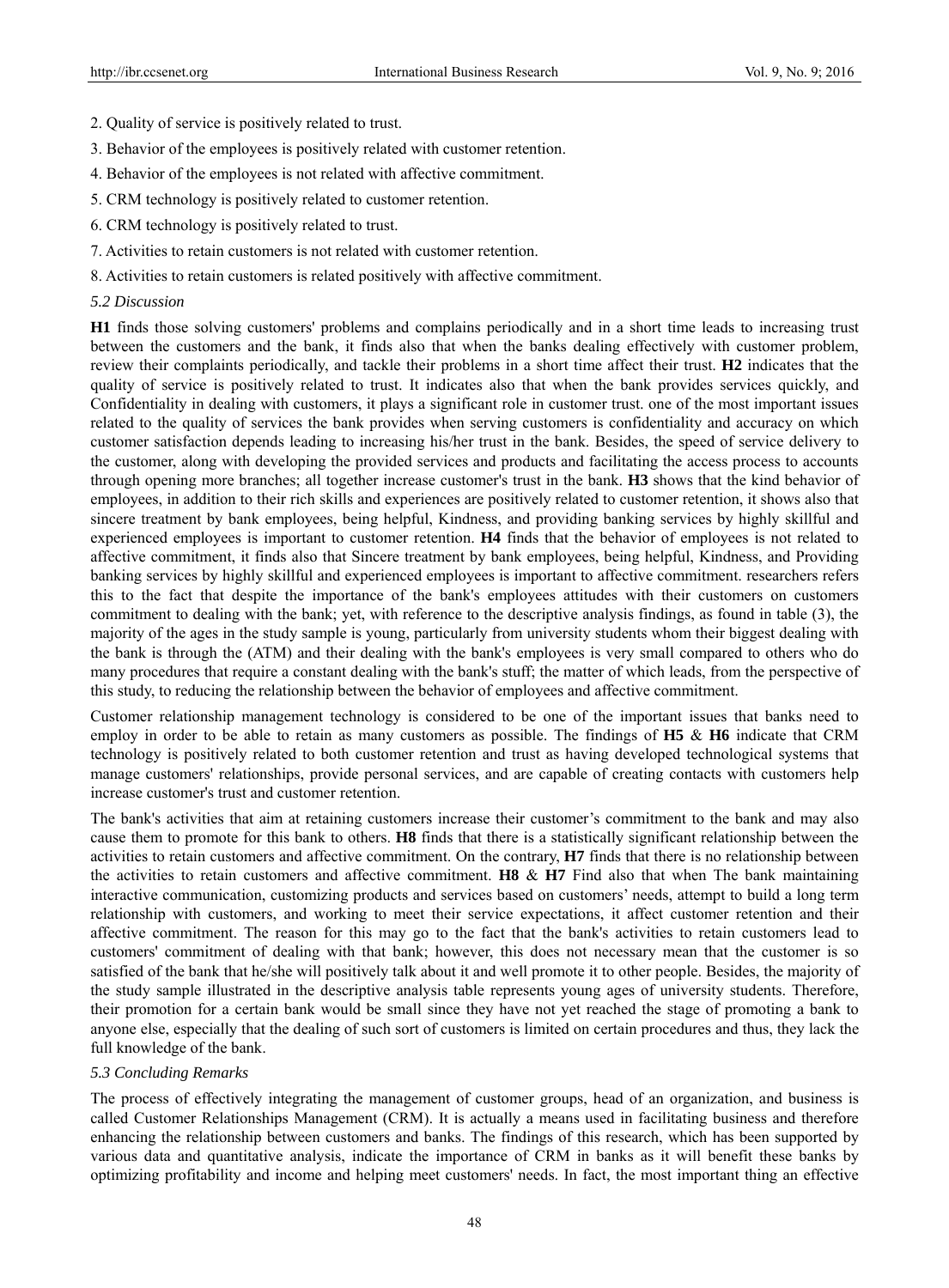CRM provides to banks is customer retention as when the customer is satisfied, he/she will be loyal to the bank and will positively talk about it to others. As a result, the business will be improved and more profits as well as revenues will be generated. Accordingly, through this research, the researchers acknowledge three important variables affecting CRM: Customer retention, Trust and Affective commitment.

#### *5.4 Limitations*

Although the findings are encouraging and useful, the present study has a certain limitation. The questionnaire was distributed to a small sample, which means that the answers were, somehow, similar. In order to overcome this limitation, we could have broadened our sample to different age groups.

Also the researchers believe that the time frame to conduct the research was not enough. Therefore, if the questionnaire was distributed to people at different times, the results might have slightly been altered as the opinions of people differ with any minimal change in vision and sight, especially that the opinion about a bank of any customer have a new account differ when he\ she deal with the bank later.

#### **References**

- AlAdham, M., Qasem, M., Al-Nimer, M., & Yousef, A. A. (2015). The Impact of Marketing Strategy on Profitability in Medical Jordanian Corporations. *International Business Research, 8*(11), 61. http://dx.doi.org/10.5539/ibr.v8n11p61
- Alsheikh, E. Y., Aladham, M. A., Qasem, M. F., & Yousef, A. A. (2016). Factors Affecting Corporate Tax Evasion: Evidence from Jordan. *International Journal for Innovation Education and Research, 4*(6).
- Ang, L., & Buttle, F. (2006). Customer retention management processes-a quantitative study. *European Journal of Marketing, 40*(½), 83-99.
- Anton, J. (1996). Customer Relationship Management, New Jersey: Prentice-Hall Inc.
- Azzam, K. (2014). The Impact of Customer Relationship Management on Customer Satisfaction in the Banking Industry –A Case of Jordan. *European Journal of Business and Management, 6*(32).
- Bagozzi, R., & Yi, Y. (1988). On the evaluation of structural equation models. *Journal of the academy of marketing science, 16*, 74-94. http://dx.doi.org/10.1007/BF02723327
- Bentler, B. (1990). Comparative Fit Indices in Structural Models. *Psychological Bulletin, 107*(2), 238-246. http://dx.doi.org/10.1037/0033-2909.107.2.238
- Egan, J. (2004). Relationship marketing: exploring relational strategies in marketing, 2nd edition. Pearson education limited: England.
- Feinberg, R., & Kadam, R. (2002). E-CRM Web service attributes as determinants of customer satisfaction with retail Web sites. *International Journal of Service Industry Management, 13*(5), 432-451. http://dx.doi.org/10.1108/09564230210447922
- Hair, J. F., Black, W. C., Babin, B. J., Anderson, R. E., & Tatham, R. L. (2006). Multivariate Data Analysis, Pearson Education, Upper Saddle River, NJ.
- Hair, J. J., Anderson, R., Tatham, R., & Black, W. (1998). Multivariate data analysis (5th editions), United States: Practice-Hall.
- Hayduk, L. (1987). Structural equation modeling with LISREL, Johns Hopkings University Press.
- Hong, S., Malik, M., & Lee, M. (2003). Testing configural, metric, scalar, and latent mean invariance across genders in sociotropy and autonomy using non-western sample, *Educational and Psychology Measurement, 63*, 636-654.
- Hu, L., & Bentler, P. (1999). Cutoff criteria for fit indexes in covariance structure analysis: Conventional criteria versus new alternatives. *Structural Equation Modeling: A Multidisciplinary Journal, 6*(1), 1-55. http://dx.doi.org/10.1080/10705519909540118
- Ismail, H. B., Talukder, D., & Panni, M. F. A. K. (2007). Technology dimension of CRM: the orientation level and its impact on the business performance of SMEs in Malaysia. *International Journal of Electronic Customer Relationship Management, 1*(1), 16-29. http://dx.doi.org/10.1504/IJECRM.2007.014423
- Jayachandran, S., Sharma, S., Kaufman, P., & Raman, P. (2015). The role of relational information processes and technology use in customer relationship management. *Journal of marketing, 69*(4), 177-192. http://dx.doi.org/10.1509/jmkg.2005.69.4.177
- Kotler, P. (2000). Marketing Management "(Millennium Edition), (Nejat Muallimoğul that turned the tenth edition),